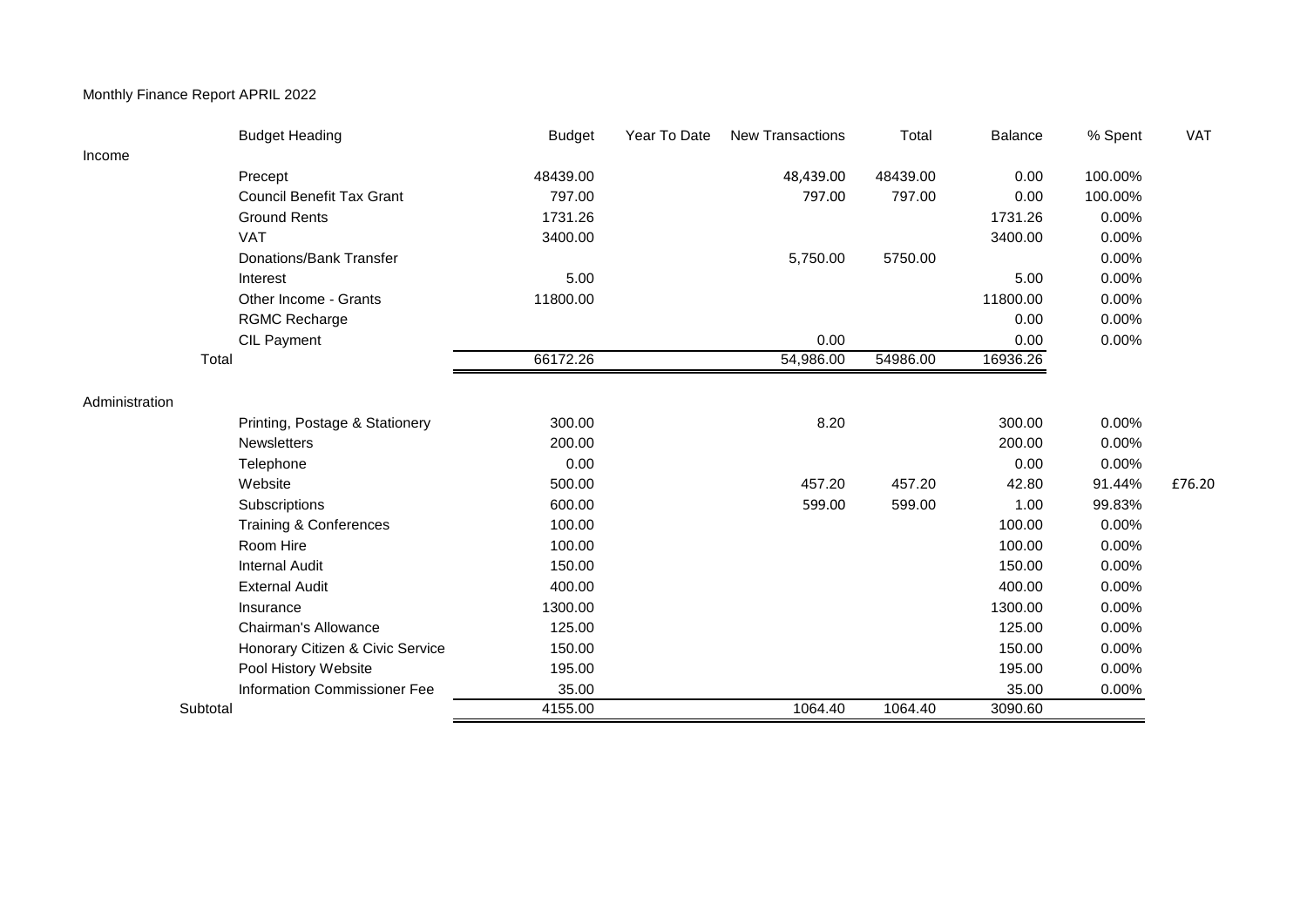| Environment                      | Gardening                      | 2500.00            |         |                    | 2500.00            | 0.00% |
|----------------------------------|--------------------------------|--------------------|---------|--------------------|--------------------|-------|
|                                  | Dogs Bins                      | 2000.00            |         |                    | 2000.00            | 0.00% |
|                                  | Garage Rental                  | 550.00             | 37.73   | 37.73              | 512.27             | 6.86% |
|                                  | <b>Bus Shelter</b>             | 40.00              |         |                    | 40.00              | 0.00% |
|                                  | Cenotaph                       | 5800.00            |         |                    | 5800.00            | 0.00% |
|                                  | <b>Amenity Refurbishment</b>   | 16000.00           | 8.49    | 8.49               | 15991.51           | 0.05% |
|                                  | Safety Clothing                | 100.00             |         |                    | 100.00             | 0.00% |
|                                  | Christmas Lights               | 2000.00            |         |                    | 2000.00            | 0.00% |
| Tree & Hedge Works               |                                | 2500.00            |         |                    | 2500.00            | 0.00% |
| Subtotal                         |                                | 31490.00           | 46.22   | $\overline{46.22}$ | 31443.78           |       |
|                                  |                                |                    |         |                    |                    |       |
| <b>Special Projects</b>          | Wharfedale Greenway            | 2000.00            |         |                    | 2000.00            | 0.00% |
| Neighbourhood Plans<br>Sub Total |                                | 2000.00<br>4000.00 |         |                    | 2000.00<br>4000.00 | 0.00% |
|                                  |                                |                    |         |                    |                    |       |
| Grants                           | Grants to Village Halls, Other | 3600.00            |         |                    | 3600.00            | 0.00% |
| Subtotal                         |                                | 3600.00            |         |                    | 3600.00            |       |
| <b>Staffing Costs</b>            | Lengthsman                     | 16500.00           | 1137.84 | 1137.84            | 15362.16           | 6.90% |
|                                  | Clerk                          | 9500.00            | 653.64  | 653.64             | 8846.36            | 6.88% |
| Subtotal                         |                                | 26000.00           | 1791.48 | 1791.48            | 24208.52           |       |
|                                  |                                |                    |         |                    |                    |       |
| <b>Total Expenditure</b>         |                                | 69245.00           | 2902.10 | 2902.10            | 66342.90           | 4.19% |
| Surplus/Deficit                  |                                | $-3072.74$         |         |                    | -49406.64          |       |
|                                  | SIL                            |                    |         |                    |                    |       |